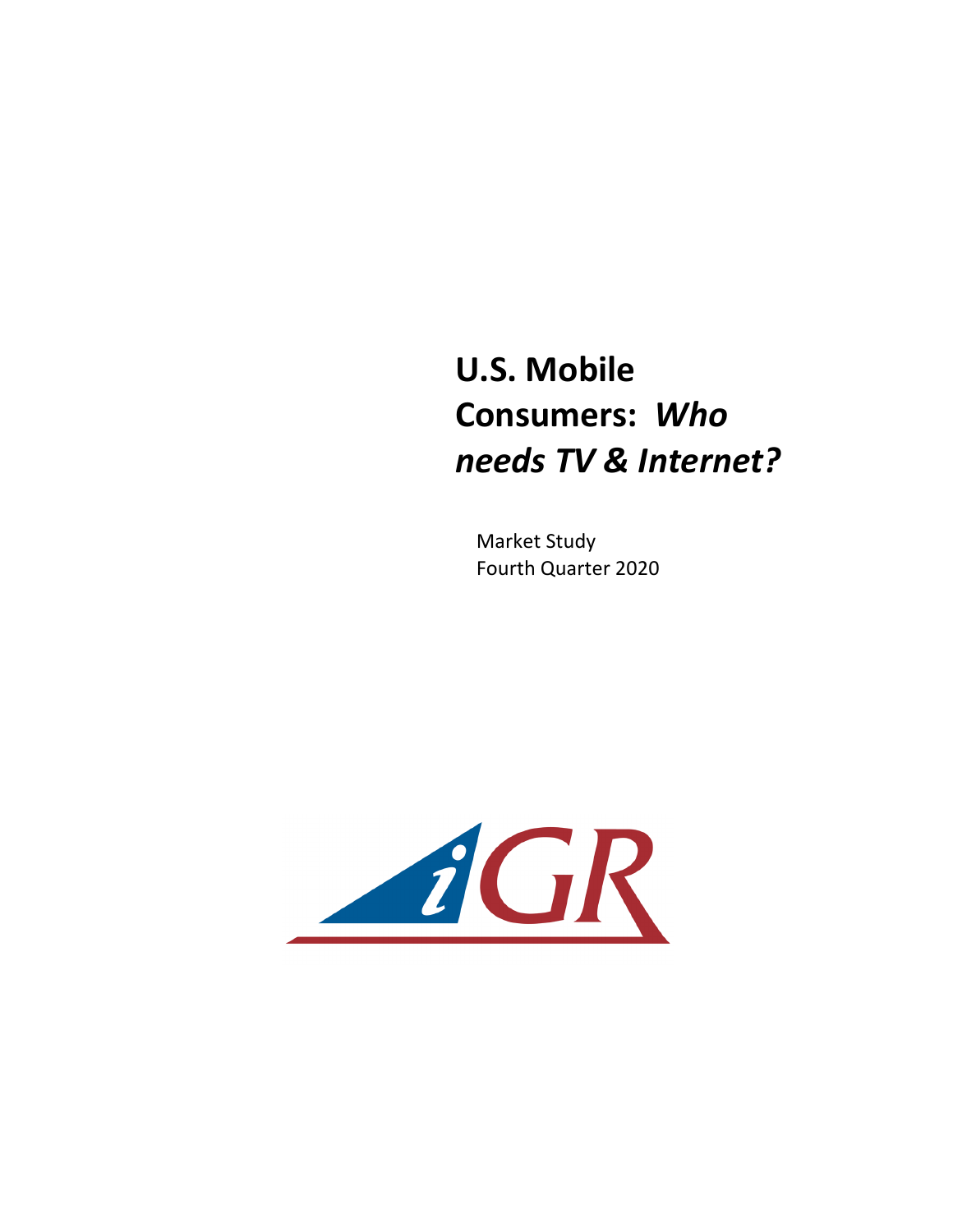$AGR$ 

# **U.S. Mobile Consumers: Who** *needs TV & Internet?*

### **Market Study**

Published Fourth Quarter 2020 Version 1.0 Report Number: 04Q2020-06

*iG*R 12400 W. Hwy 71 Suite 350 PMB 341 Austin TX 78738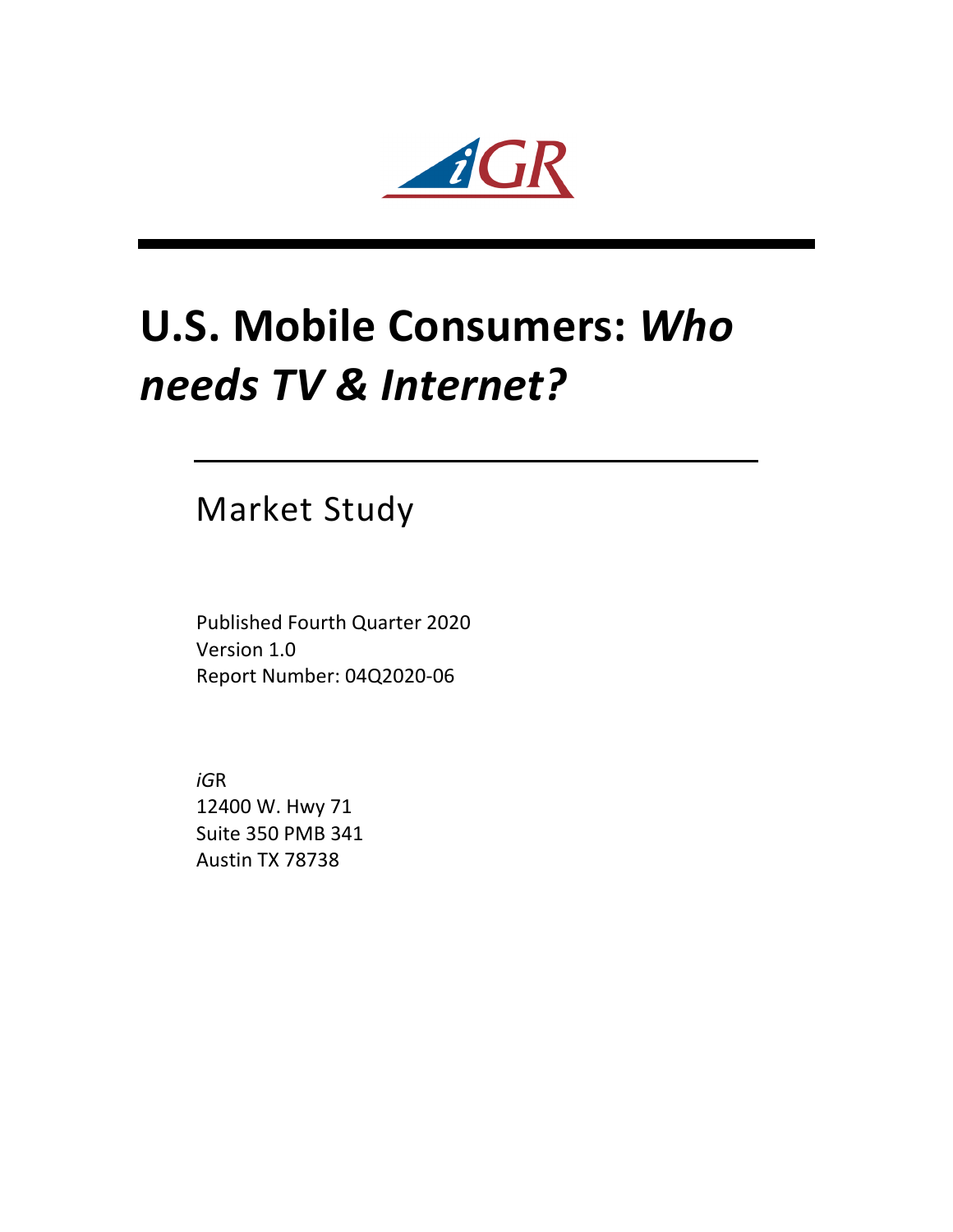#### **Table of Contents**

| Figure A: U.S. Mobile Consumers with Home Cable/Satellite TV Service, 2018 - 2020  3 |  |
|--------------------------------------------------------------------------------------|--|
|                                                                                      |  |
|                                                                                      |  |
|                                                                                      |  |
|                                                                                      |  |
|                                                                                      |  |
|                                                                                      |  |
|                                                                                      |  |
| Table 2: U.S. Mobile Consumers with Home Cable/Satellite TV Service, 2018 - 20208    |  |
| Figure 2: U.S. Mobile Consumers with Home Cable/Satellite TV Service, 2018 - 2020 8  |  |
|                                                                                      |  |
|                                                                                      |  |
|                                                                                      |  |
|                                                                                      |  |
|                                                                                      |  |
|                                                                                      |  |
|                                                                                      |  |
|                                                                                      |  |
|                                                                                      |  |
| Table 6: Telecom Services at Home among U.S. Mobile Consumers  13                    |  |
| Figure 6: Telecom Services at Home among U.S. Mobile Consumers 13                    |  |
| Table 7: U.S. Mobile Consumers with Home Internet Service, 2018 - 2020  14           |  |
| Figure 7: U.S. Mobile Consumers with Home Internet Service, 2018 - 2020 15           |  |
|                                                                                      |  |
| Table 8: Regarding U.S. Mobile Consumers with No Home Internet Service15             |  |
| Figure 8: Regarding U.S. Mobile Consumers with No Home Internet Service 16           |  |
|                                                                                      |  |
|                                                                                      |  |
|                                                                                      |  |
|                                                                                      |  |
|                                                                                      |  |
|                                                                                      |  |
|                                                                                      |  |
|                                                                                      |  |
|                                                                                      |  |
|                                                                                      |  |
|                                                                                      |  |

presentations, marketing materials, advertising, or promotional materials requires prior written approval from *iGillottResearch. iGillottResearch* reserves the right to deny approval of external usage for any reason. Internal-quoting individual sentences and paragraphs for use in your company's internal communications activities does not require permission from *iGillottResearch*. The use of large portions or the reproduction of any iGillottResearch document in its entirety does require prior written approval and may have some financial implications. Copyright © 2020 *iGillottResearch, Inc. Reproduction* is forbidden unless authorized. FOR INFORMATION PLEASE CONTACT IAIN GILLOTT (512) 263-5682.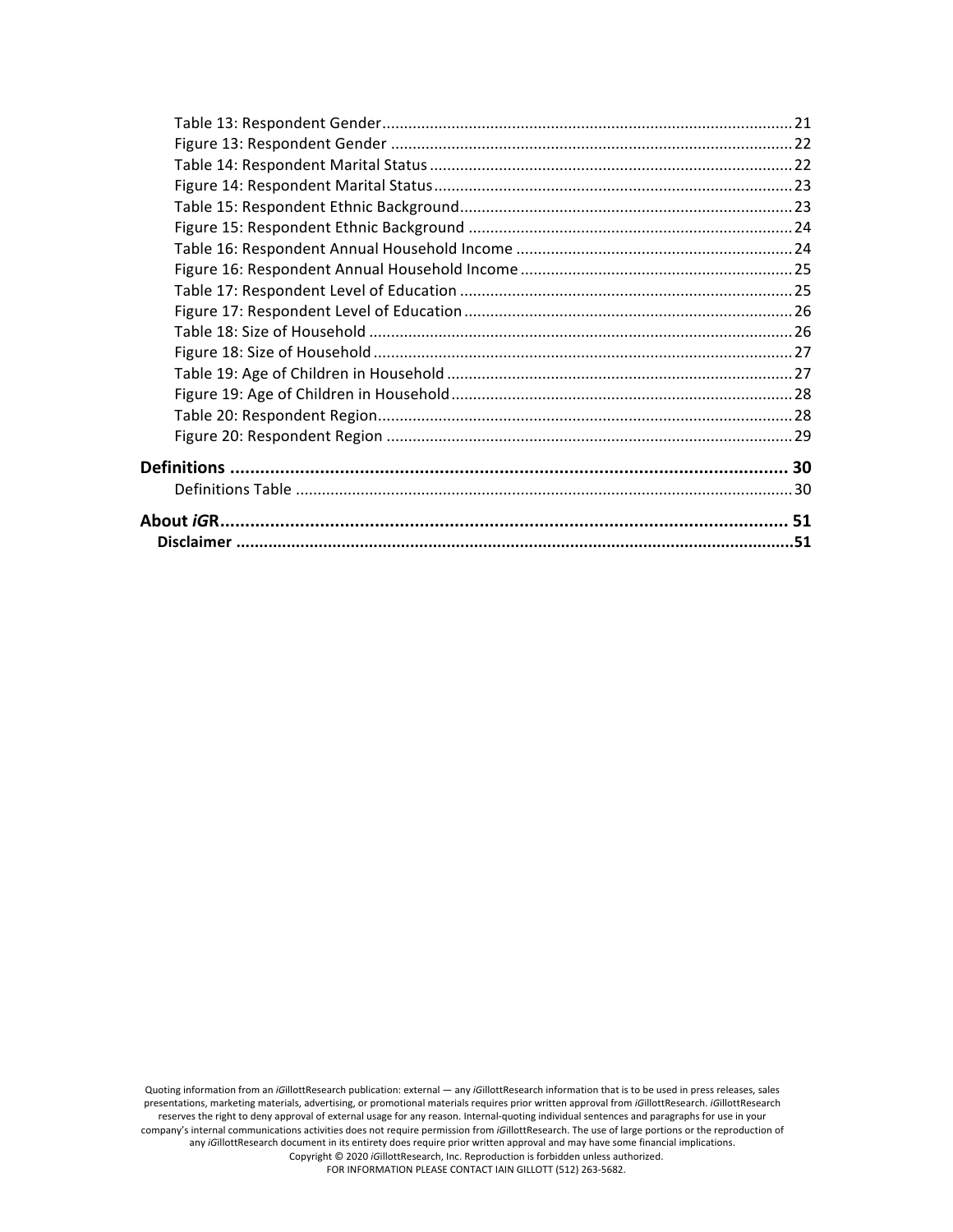#### **Abstract**

Not every mobile consumer in the U.S. has a cable/satellite TV service or a home Internet service. Those without a TV service often rely on their home Internet or mobile service. Similarly, those without a home Internet service are likely to depend on their mobile service. In this market study *iGR* looks at the trends surrounding those without these two home telecom services.

This market study looks at U.S. mobile consumers' current usage of cable/satellite TV services and home Internet services and focuses on those that have disconnected the services or are likely to disconnect in the future. The results presented are based on *iGR's* October 2020 survey of over 1,000 U.S. mobile consumers, as well as previous surveys. Results are further analyzed according to many demographic variables.

Key questions addressed:

- What percentage of U.S. mobile consumers have a cable/satellite TV service? How has this percentage changed over the last two years?
- Who is most likely to have a cable/satellite TV service?
- How likely will additional cable/satellite TV subscribers disconnect their TV service?
- Did those mobile consumers without a cable/satellite TV service have the service previously?
- How do mobile consumers without a cable/satellite TV service generally watch TV content at home?
- What percentage of U.S. mobile consumers have a home Internet service? How has this percentage changed over the last two years?
- Who is most likely to have a home Internet service?
- How do mobile consumers without a home Internet service generally access the Internet?
- Did those mobile consumers without a home Internet service have the service previously? When did they disconnect and from which provider?

Who should read this report?

- Mobile operators
- Mobile infrastructure vendors

Quoting information from an *iGillottResearch publication:* external — any *iGillottResearch* information that is to be used in press releases, sales presentations, marketing materials, advertising, or promotional materials requires prior written approval from *iG*illottResearch. *iGillottResearch* reserves the right to deny approval of external usage for any reason. Internal-quoting individual sentences and paragraphs for use in your company's internal communications activities does not require permission from *iGillottResearch*. The use of large portions or the reproduction of any *iGillottResearch document in its entirety does require prior written approval and may have some financial implications.* Copyright © 2020 *iG*illottResearch, Inc. Reproduction is forbidden unless authorized. FOR INFORMATION PLEASE CONTACT IAIN GILLOTT (512) 263-5682.